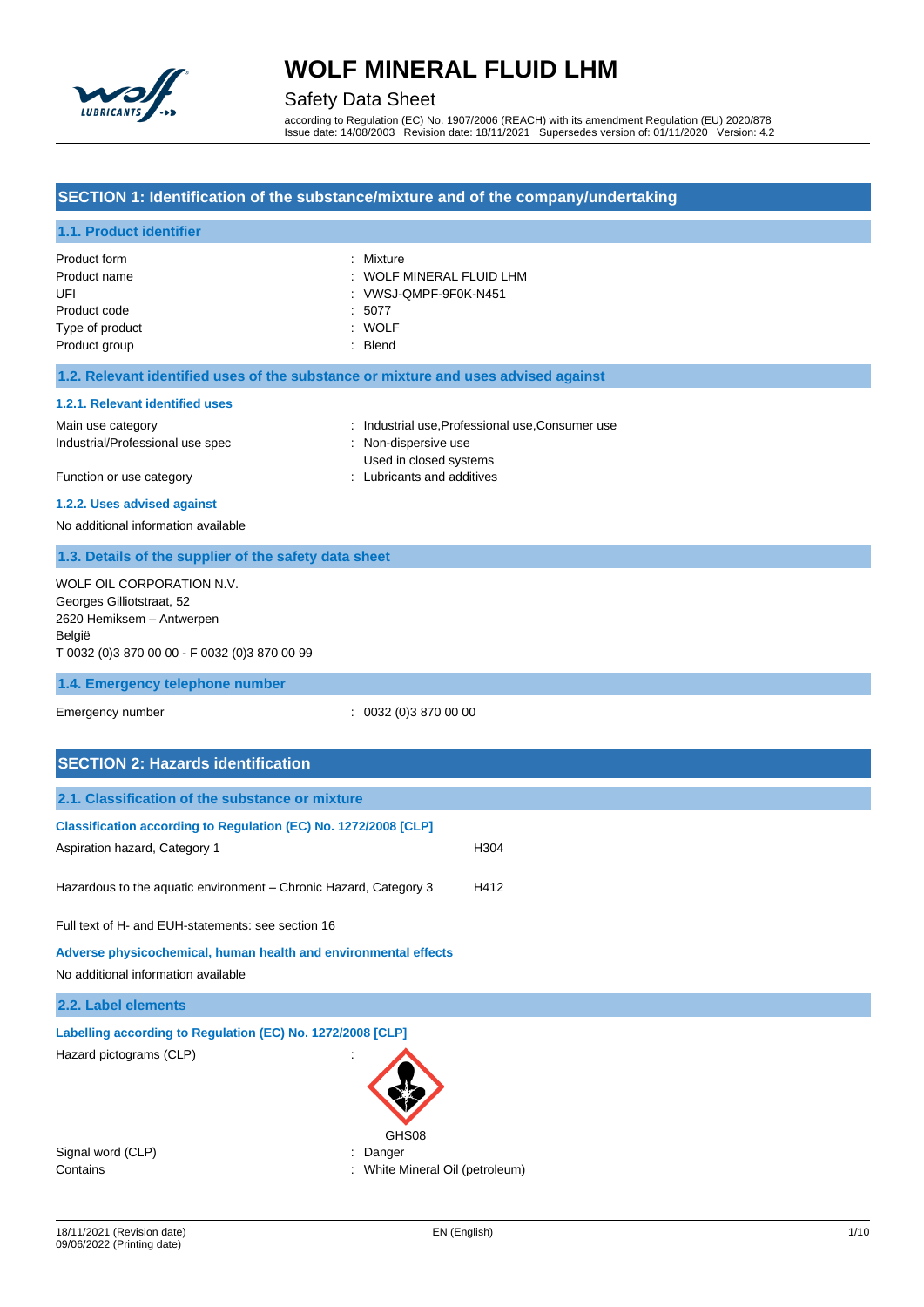### Safety Data Sheet

according to Regulation (EC) No. 1907/2006 (REACH) with its amendment Regulation (EU) 2020/878

| Hazard statements (CLP)        | : H304 - May be fatal if swallowed and enters airways.<br>H412 - Harmful to aquatic life with long lasting effects.                                                                                                                                                                                |
|--------------------------------|----------------------------------------------------------------------------------------------------------------------------------------------------------------------------------------------------------------------------------------------------------------------------------------------------|
| Precautionary statements (CLP) | : P301+P310 - IF SWALLOWED: Immediately call a doctor, a POISON CENTER.<br>P331 - Do NOT induce vomiting.<br>P405 - Store locked up.                                                                                                                                                               |
|                                | P501 - Dispose of contents and container to hazardous or special waste collection point, in<br>accordance with local, regional, national and/or international regulation.<br>P101 - If medical advice is needed, have product container or label at hand.<br>P102 - Keep out of reach of children. |
| <b>EUH-statements</b>          | : EUH208 - Contains Phenol, isopropylated, phosphate (3:1). May produce an allergic<br>reaction.                                                                                                                                                                                                   |

#### **2.3. Other hazards**

Contains no PBT/vPvB substances ≥ 0.1% assessed in accordance with REACH Annex XIII

### **SECTION 3: Composition/information on ingredients**

#### **3.1. Substances**

#### Not applicable

#### **3.2. Mixtures**

Comments : The mineral oils in the product contain < 3% DMSO extract (IP 346)

| <b>Name</b>                            | <b>Product identifier</b>                                                | $\frac{9}{6}$ | <b>Classification according to</b><br><b>Regulation (EC) No. 1272/2008</b><br><b>[CLP]</b> |
|----------------------------------------|--------------------------------------------------------------------------|---------------|--------------------------------------------------------------------------------------------|
| White Mineral Oil (petroleum)          | CAS-No.: 8042-47-5<br>EC-No.: 232-455-8                                  | $25 - 50$     | Asp. Tox. 1, H304                                                                          |
| 2,6-di-tert-butyl-p-cresol             | CAS-No.: 128-37-0<br>EC-No.: 204-881-4<br>REACH-no: 01-2119565113-<br>46 | $0.1 - 1$     | Aquatic Acute 1, H400<br>Aquatic Chronic 1, H410                                           |
| Phenol, isopropylated, phosphate (3:1) | CAS-No.: 68937-41-7<br>EC-No.: 273-066-3                                 | $0.1 - 1$     | Skin Sens. 1, H317<br>Repr. 2, H361<br>STOT RE 2, H373<br>Aquatic Chronic 2, H411          |

Full text of H- and EUH-statements: see section 16

| <b>SECTION 4: First aid measures</b>                                       |                                                                                                                                                                 |  |
|----------------------------------------------------------------------------|-----------------------------------------------------------------------------------------------------------------------------------------------------------------|--|
| 4.1. Description of first aid measures                                     |                                                                                                                                                                 |  |
| First-aid measures after inhalation                                        | : Call a POISON CENTER/doctor if you feel unwell. Allow affected person to breathe fresh<br>air.                                                                |  |
| First-aid measures after skin contact                                      | : Wash skin with mild soap and water.                                                                                                                           |  |
| First-aid measures after eye contact<br>First-aid measures after ingestion | : In case of eye contact, immediately rinse with clean water for 10-15 minutes.<br>Do not induce vomiting. Rinse mouth. Get immediate medical advice/attention. |  |
|                                                                            |                                                                                                                                                                 |  |
| 4.2. Most important symptoms and effects, both acute and delayed           |                                                                                                                                                                 |  |
| Symptoms/effects after inhalation                                          | : Not expected to present a significant inhalation hazard under anticipated conditions of<br>normal use.                                                        |  |
| Symptoms/effects after skin contact                                        | Not expected to present a significant skin hazard under anticipated conditions of normal<br>use.                                                                |  |
| Symptoms/effects after eye contact                                         | Not expected to present a significant eye contact hazard under anticipated conditions of<br>normal use.                                                         |  |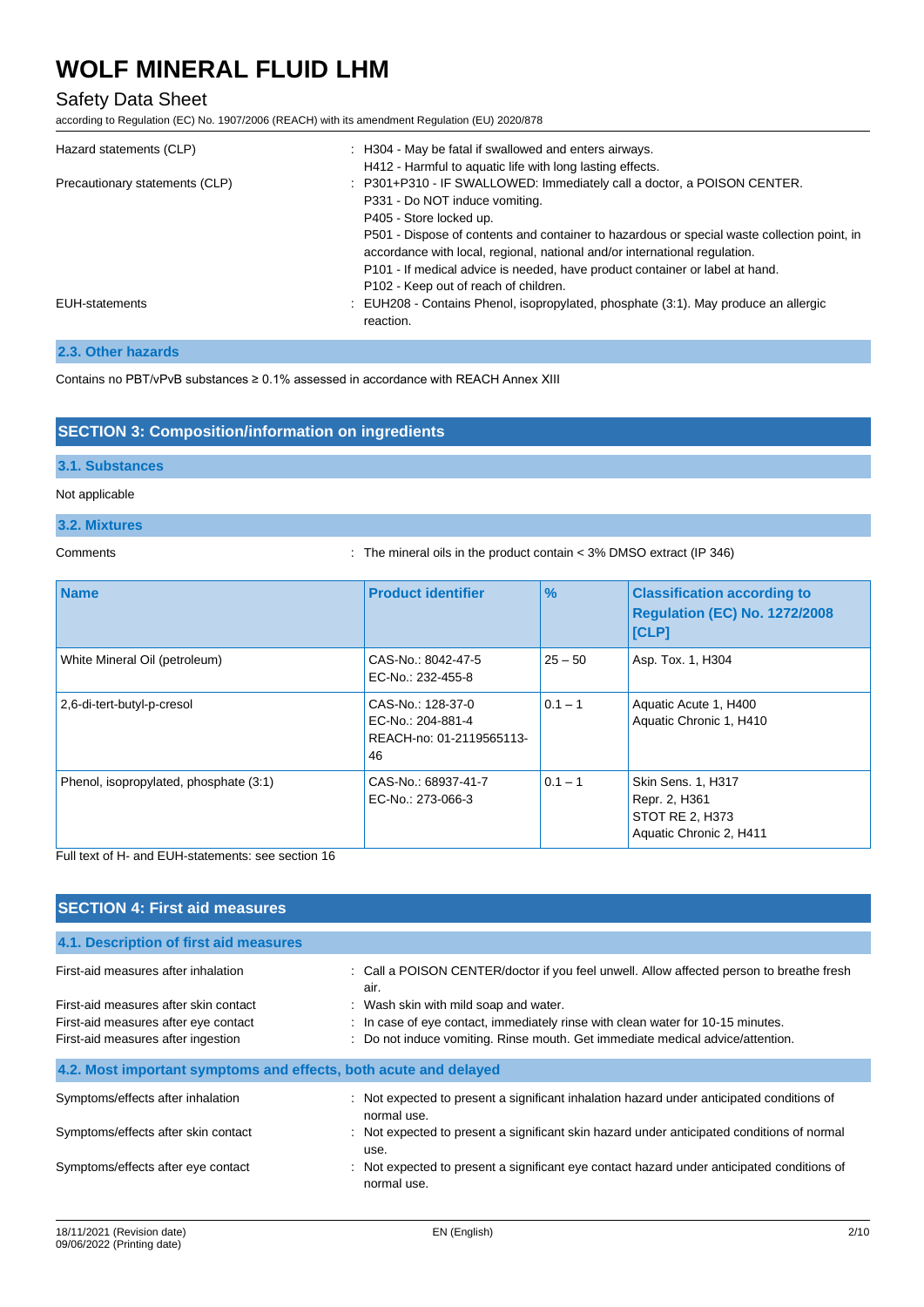### Safety Data Sheet

according to Regulation (EC) No. 1907/2006 (REACH) with its amendment Regulation (EU) 2020/878

Symptoms/effects after ingestion : Not expected to present a significant ingestion hazard under anticipated conditions of normal use.

### **4.3. Indication of any immediate medical attention and special treatment needed**

Ingestion of this product may lead to chemical pneumonia and even death.

| <b>SECTION 5: Firefighting measures</b>                        |                                                                                        |  |
|----------------------------------------------------------------|----------------------------------------------------------------------------------------|--|
| 5.1. Extinguishing media                                       |                                                                                        |  |
| Suitable extinguishing media<br>Unsuitable extinguishing media | : Water fog. Foam. Powder. Dry chemical product.<br>: Do not use a heavy water stream. |  |
| 5.2. Special hazards arising from the substance or mixture     |                                                                                        |  |
| No additional information available                            |                                                                                        |  |
| 5.3. Advice for firefighters                                   |                                                                                        |  |
| Precautionary measures fire                                    | Exercise caution when fighting any chemical fire.                                      |  |

Firefighting instructions **interval in the containers** : Use water spray or fog for cooling exposed containers. Protection during firefighting  $\blacksquare$ : Do not enter fire area without proper protective equipment, including respiratory protection.

| <b>SECTION 6: Accidental release measures</b>                                                            |                                                                                                                                                                     |  |  |
|----------------------------------------------------------------------------------------------------------|---------------------------------------------------------------------------------------------------------------------------------------------------------------------|--|--|
| 6.1. Personal precautions, protective equipment and emergency procedures                                 |                                                                                                                                                                     |  |  |
| 6.1.1. For non-emergency personnel<br>Protective equipment                                               | : Wear suitable protective clothing and gloves.                                                                                                                     |  |  |
| 6.1.2. For emergency responders<br>Protective equipment                                                  | : Wear suitable protective clothing and gloves.                                                                                                                     |  |  |
| <b>6.2. Environmental precautions</b>                                                                    |                                                                                                                                                                     |  |  |
| Prevent entry to sewers and public waters. Notify authorities if product enters sewers or public waters. |                                                                                                                                                                     |  |  |
| 6.3. Methods and material for containment and cleaning up                                                |                                                                                                                                                                     |  |  |
| For containment<br>Methods for cleaning up                                                               | : Impound and recover large spill by mixing it with inert granular solids.<br>: Detergent. Take up liquid spill into absorbent material sand, saw dust, kieselguhr. |  |  |

Other information **containers** : Spill area may be slippery. Use suitable disposal containers.

**6.4. Reference to other sections**

No additional information available

| <b>SECTION 7: Handling and storage</b>                            |                                                                                                                            |  |
|-------------------------------------------------------------------|----------------------------------------------------------------------------------------------------------------------------|--|
| 7.1. Precautions for safe handling                                |                                                                                                                            |  |
| Precautions for safe handling                                     | : Avoid all unnecessary exposure. Both local exhaust and general room ventilation are<br>usually required.                 |  |
| Handling temperature                                              | : $<$ 40 °C                                                                                                                |  |
| Hygiene measures                                                  | : Wash hands and other exposed areas with mild soap and water before eating, drinking or<br>smoking and when leaving work. |  |
| 7.2. Conditions for safe storage, including any incompatibilities |                                                                                                                            |  |
| Storage temperature                                               | : $\leq 40$ °C                                                                                                             |  |
| Storage area                                                      | : Store in dry, cool, well-ventilated area.                                                                                |  |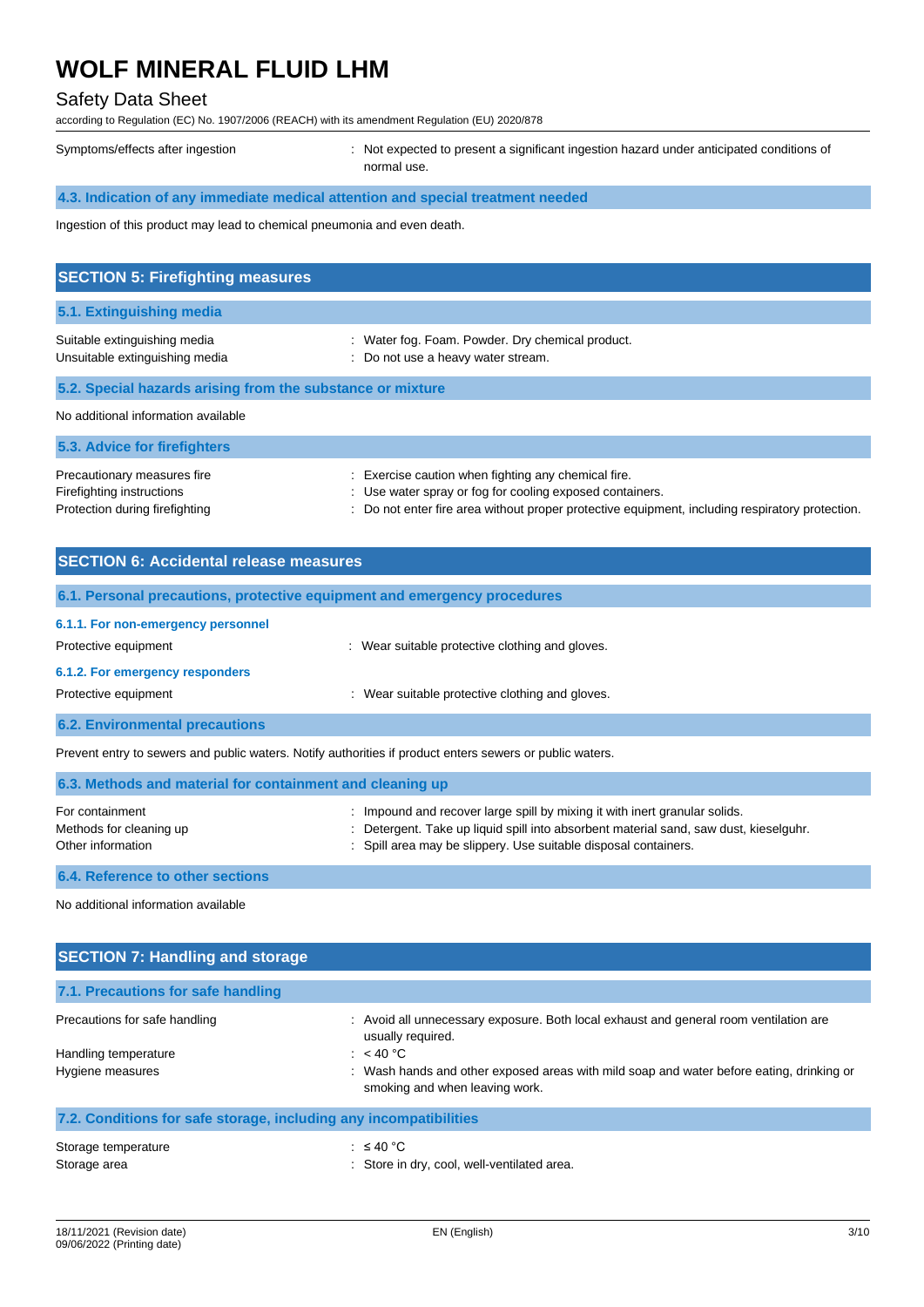### Safety Data Sheet

according to Regulation (EC) No. 1907/2006 (REACH) with its amendment Regulation (EU) 2020/878

#### **7.3. Specific end use(s)**

No additional information available

#### **SECTION 8: Exposure controls/personal protection**

#### **8.1. Control parameters**

**8.1.1 National occupational exposure and biological limit values**

#### No additional information available

**8.1.2. Recommended monitoring procedures**

No additional information available

#### **8.1.3. Air contaminants formed**

No additional information available

#### **8.1.4. DNEL and PNEC**

Additional information : 5 mg/m3 for oil mists (TWA, 8h-workday) recommended, based upon the ACGIH TLV (Analysis according to US NIOSH Method 5026, NIOSH Manual of Analytical Methods, 3rd Edition).

#### **8.1.5. Control banding**

No additional information available

#### **8.2. Exposure controls**

#### **8.2.1. Appropriate engineering controls**

No additional information available

#### **8.2.2. Personal protection equipment**

#### **Personal protective equipment:**

Safety glasses. Gloves.

**Personal protective equipment symbol(s):**



#### **8.2.2.1. Eye and face protection**

No additional information available

#### **8.2.2.2. Skin protection**

#### **Skin and body protection:**

No special clothing/skin protection equipment is recommended under normal conditions of use

#### **Hand protection:**

Permeation time: minimum >480min long term exposure; material / thickness [mm]: >0,35 mm. Nitrile rubber (NBR) /

#### **8.2.2.3. Respiratory protection**

#### **Respiratory protection:**

No special respiratory protection equipment is recommended under normal conditions of use with adequate ventilation.

#### **8.2.2.4. Thermal hazards**

No additional information available

#### **8.2.3. Environmental exposure controls**

No additional information available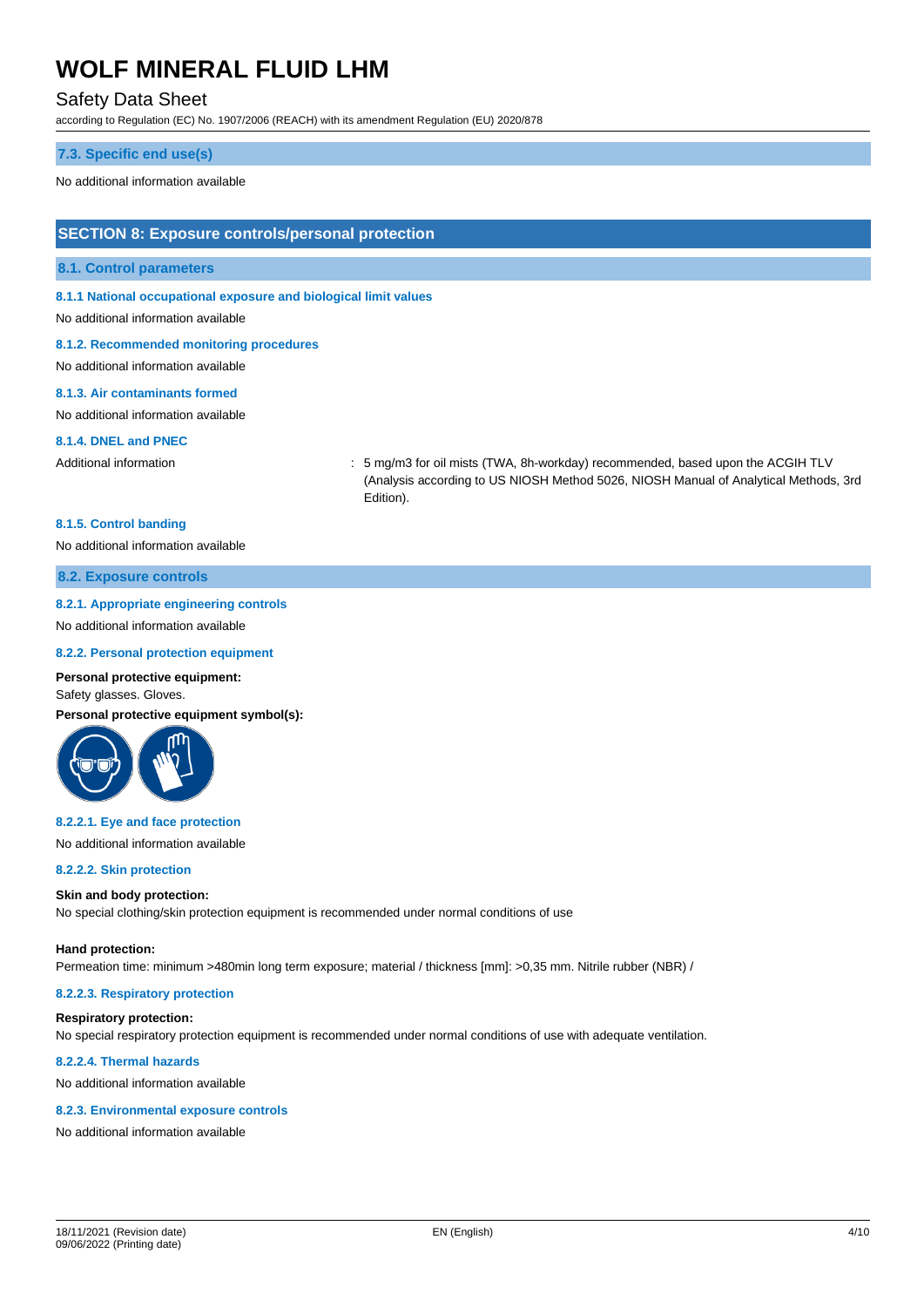### Safety Data Sheet

according to Regulation (EC) No. 1907/2006 (REACH) with its amendment Regulation (EU) 2020/878

| <b>SECTION 9: Physical and chemical properties</b>         |                                                             |  |  |
|------------------------------------------------------------|-------------------------------------------------------------|--|--|
| 9.1. Information on basic physical and chemical properties |                                                             |  |  |
| Physical state                                             | : Liquid                                                    |  |  |
| Appearance                                                 | Oily liquid.                                                |  |  |
| Colour                                                     | Green.                                                      |  |  |
| Odour                                                      | Characteristic.                                             |  |  |
| Odour threshold                                            | No data available                                           |  |  |
| рH                                                         | No data available                                           |  |  |
| Relative evaporation rate (butylacetate=1)                 | No data available                                           |  |  |
| Melting point                                              | No data available                                           |  |  |
| Freezing point                                             | -55 $^{\circ}$ C                                            |  |  |
| Boiling point                                              | : $>200$ °C                                                 |  |  |
| Flash point                                                | > 125 °C @ ASTM D92                                         |  |  |
| Auto-ignition temperature                                  | No data available                                           |  |  |
| Decomposition temperature                                  | No data available                                           |  |  |
| Flammability (solid, gas)                                  | No data available                                           |  |  |
| Vapour pressure                                            | No data available                                           |  |  |
| Relative vapour density at 20 °C                           | No data available                                           |  |  |
| Relative density                                           | No data available                                           |  |  |
| Density                                                    | 840 kg/m <sup>3</sup> @20°C                                 |  |  |
| Solubility                                                 | Slightly soluble, the product remains on the water surface. |  |  |
| Partition coefficient n-octanol/water (Log Pow)            | No data available                                           |  |  |
| Viscosity, kinematic                                       | 18 mm <sup>2</sup> /s @ 40°C                                |  |  |
| Viscosity, dynamic                                         | No data available                                           |  |  |
| <b>Explosive properties</b>                                | No data available                                           |  |  |
| Oxidising properties                                       | No data available                                           |  |  |
| <b>Explosive limits</b>                                    | No data available                                           |  |  |

**9.2. Other information**

No additional information available

### **SECTION 10: Stability and reactivity**

### **10.1. Reactivity**

None under normal conditions.

**10.2. Chemical stability**

Stable under normal conditions.

**10.3. Possibility of hazardous reactions**

None under normal conditions.

**10.4. Conditions to avoid**

No data available.

**10.5. Incompatible materials**

Strong oxidizers. acids. Bases.

**10.6. Hazardous decomposition products**

None under normal conditions.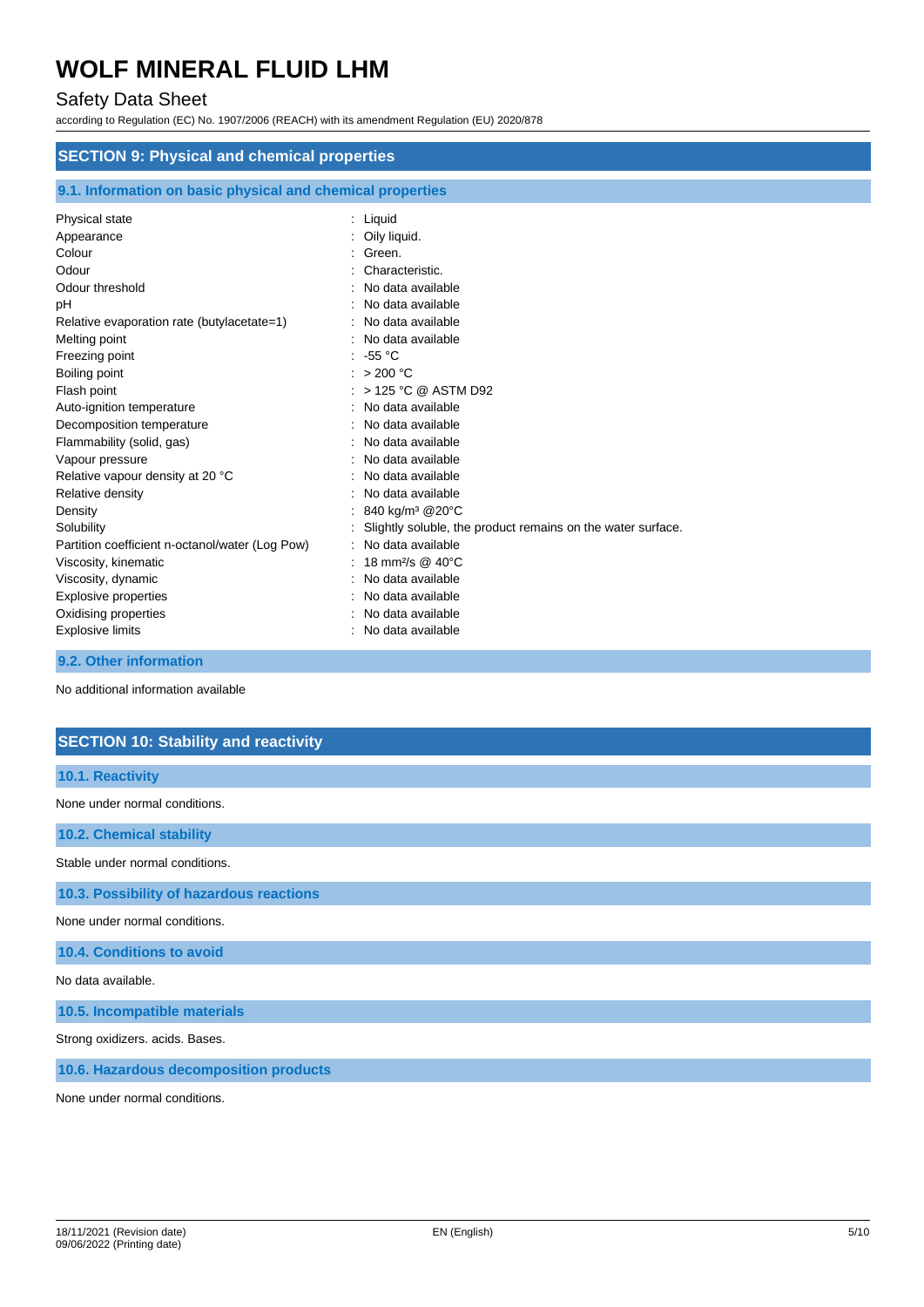# Safety Data Sheet

according to Regulation (EC) No. 1907/2006 (REACH) with its amendment Regulation (EU) 2020/878

| <b>SECTION 11: Toxicological information</b>                                    |                                                                    |  |
|---------------------------------------------------------------------------------|--------------------------------------------------------------------|--|
| 11.1 Information on toxicological effects                                       |                                                                    |  |
| Acute toxicity (oral)<br>Acute toxicity (dermal)<br>Acute toxicity (inhalation) | Not classified<br>Not classified<br>Not classified                 |  |
| White Mineral Oil (petroleum) (8042-47-5)                                       |                                                                    |  |
| LD50 oral rat                                                                   | > 5000 mg/kg                                                       |  |
| LD50 dermal rabbit                                                              | > 5000 mg/kg                                                       |  |
| 2,6-di-tert-butyl-p-cresol (128-37-0)                                           |                                                                    |  |
| LD50 oral rat                                                                   | > 2930 mg/kg OECD 401                                              |  |
| LD50 dermal rat                                                                 | > 2000 mg/kg OECD 402                                              |  |
| Skin corrosion/irritation<br>$\bullet$                                          | Not classified                                                     |  |
| Serious eye damage/irritation                                                   | Not classified                                                     |  |
| Respiratory or skin sensitisation                                               | Not classified                                                     |  |
| Germ cell mutagenicity                                                          | Not classified                                                     |  |
| Carcinogenicity                                                                 | Not classified                                                     |  |
| Reproductive toxicity                                                           | Not classified                                                     |  |
| STOT-single exposure                                                            | Not classified                                                     |  |
| STOT-repeated exposure                                                          | : Not classified                                                   |  |
| Phenol, isopropylated, phosphate (3:1) (68937-41-7)                             |                                                                    |  |
| STOT-repeated exposure                                                          | May cause damage to organs through prolonged or repeated exposure. |  |
| Aspiration hazard                                                               | : May be fatal if swallowed and enters airways.                    |  |
| <b>WOLF MINERAL FLUID LHM</b>                                                   |                                                                    |  |
| Viscosity, kinematic                                                            | 18 mm <sup>2</sup> /s @ 40°C                                       |  |

# **SECTION 12: Ecological information**

| 12.1. Toxicity                                                                                                              |                                                                          |
|-----------------------------------------------------------------------------------------------------------------------------|--------------------------------------------------------------------------|
| Hazardous to the aquatic environment, short-term<br>(acute)<br>Hazardous to the aquatic environment, long-term<br>(chronic) | : Not classified<br>: Harmful to aquatic life with long lasting effects. |
| <b>White Mineral Oil (petroleum) (8042-47-5)</b>                                                                            |                                                                          |
| LC50 - Fish [1]                                                                                                             | $> 100$ mg/l                                                             |
| 2,6-di-tert-butyl-p-cresol (128-37-0)                                                                                       |                                                                          |
| EC50 - Crustacea [1]                                                                                                        | 0.48 mg/l 2d                                                             |
| 12.2. Persistence and degradability                                                                                         |                                                                          |
| <b>WOLF MINERAL FLUID LHM</b>                                                                                               |                                                                          |
| Persistence and degradability                                                                                               | Not soluble in water, so only minimally biodegradable.                   |
| 2,6-di-tert-butyl-p-cresol (128-37-0)                                                                                       |                                                                          |
| Biodegradation                                                                                                              | 4.5 % @28d - OECD TG 301 C                                               |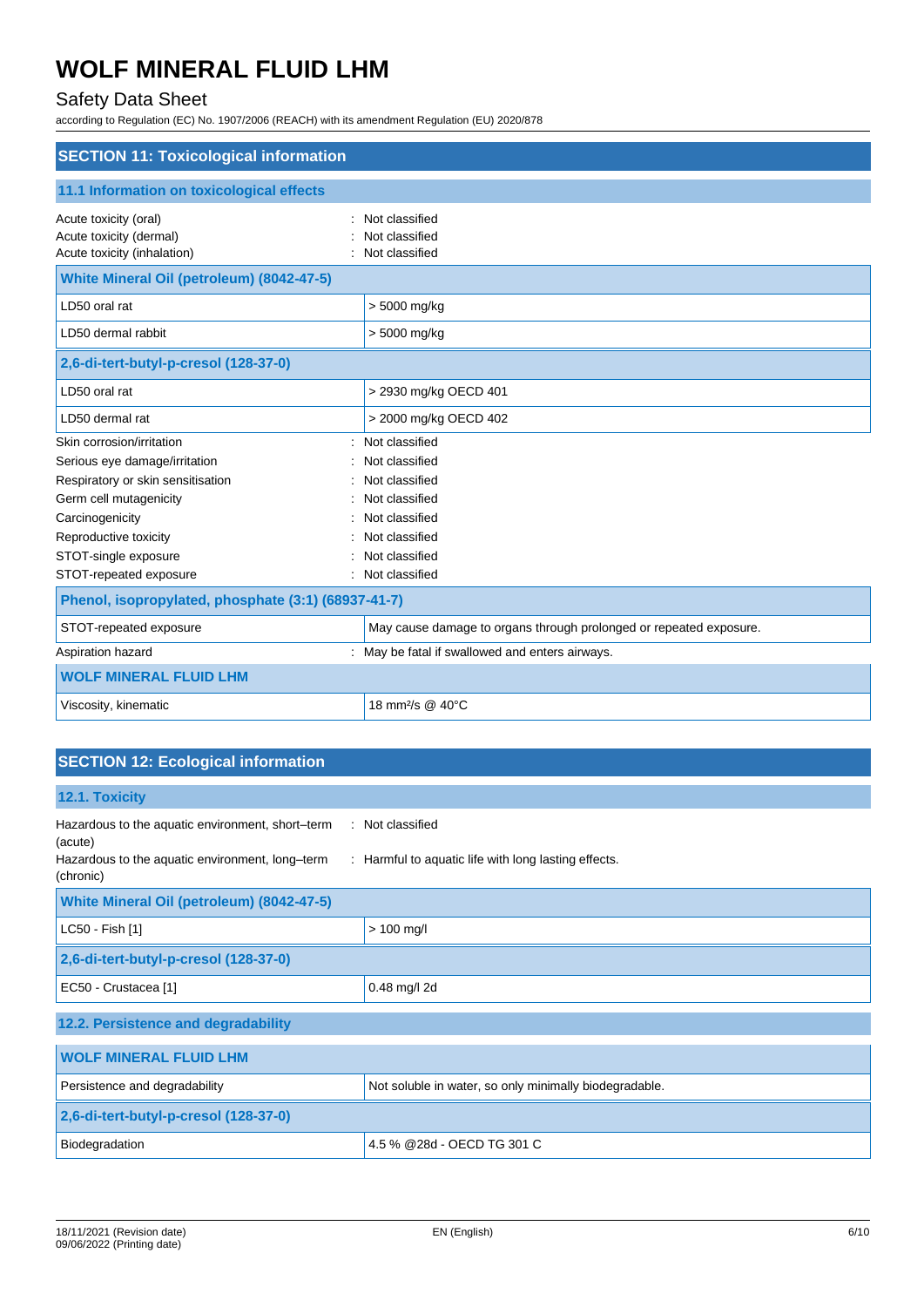# Safety Data Sheet

according to Regulation (EC) No. 1907/2006 (REACH) with its amendment Regulation (EU) 2020/878

| 12.3. Bioaccumulative potential                 |      |
|-------------------------------------------------|------|
| 2,6-di-tert-butyl-p-cresol (128-37-0)           |      |
| Partition coefficient n-octanol/water (Log Kow) | 5.03 |
| 12.4. Mobility in soil                          |      |
| No additional information available             |      |
| 12.5. Results of PBT and vPvB assessment        |      |
| No additional information available             |      |
| 12.6. Other adverse effects                     |      |

No additional information available

| <b>SECTION 13: Disposal considerations</b>                                                                                                           |                                                                                             |
|------------------------------------------------------------------------------------------------------------------------------------------------------|---------------------------------------------------------------------------------------------|
| 13.1. Waste treatment methods                                                                                                                        |                                                                                             |
| Additional information                                                                                                                               | Dispose in a safe manner in accordance with local/national regulations.<br>÷                |
| <b>SECTION 14: Transport information</b>                                                                                                             |                                                                                             |
| In accordance with ADR / IMDG / IATA / ADN / RID                                                                                                     |                                                                                             |
| 14.1 UN number                                                                                                                                       |                                                                                             |
| UN-No. (ADR)<br>UN-No. (IMDG)<br>UN-No. (IATA)<br>UN-No. (ADN)<br>UN-No. (RID)                                                                       | : Not applicable<br>Not applicable<br>Not applicable<br>Not applicable<br>Not applicable    |
| 14.2. UN proper shipping name                                                                                                                        |                                                                                             |
| Proper Shipping Name (ADR)<br>Proper Shipping Name (IMDG)<br>Proper Shipping Name (IATA)<br>Proper Shipping Name (ADN)<br>Proper Shipping Name (RID) | Not applicable<br>Not applicable<br>Not applicable<br>÷<br>Not applicable<br>Not applicable |
| 14.3. Transport hazard class(es)                                                                                                                     |                                                                                             |
| <b>ADR</b><br>Transport hazard class(es) (ADR)                                                                                                       | : Not applicable                                                                            |
| <b>IMDG</b><br>Transport hazard class(es) (IMDG)                                                                                                     | : Not applicable                                                                            |
| <b>IATA</b><br>Transport hazard class(es) (IATA)                                                                                                     | : Not applicable                                                                            |
| <b>ADN</b><br>Transport hazard class(es) (ADN)                                                                                                       | : Not applicable                                                                            |
| RID<br>Transport hazard class(es) (RID)                                                                                                              | : Not applicable                                                                            |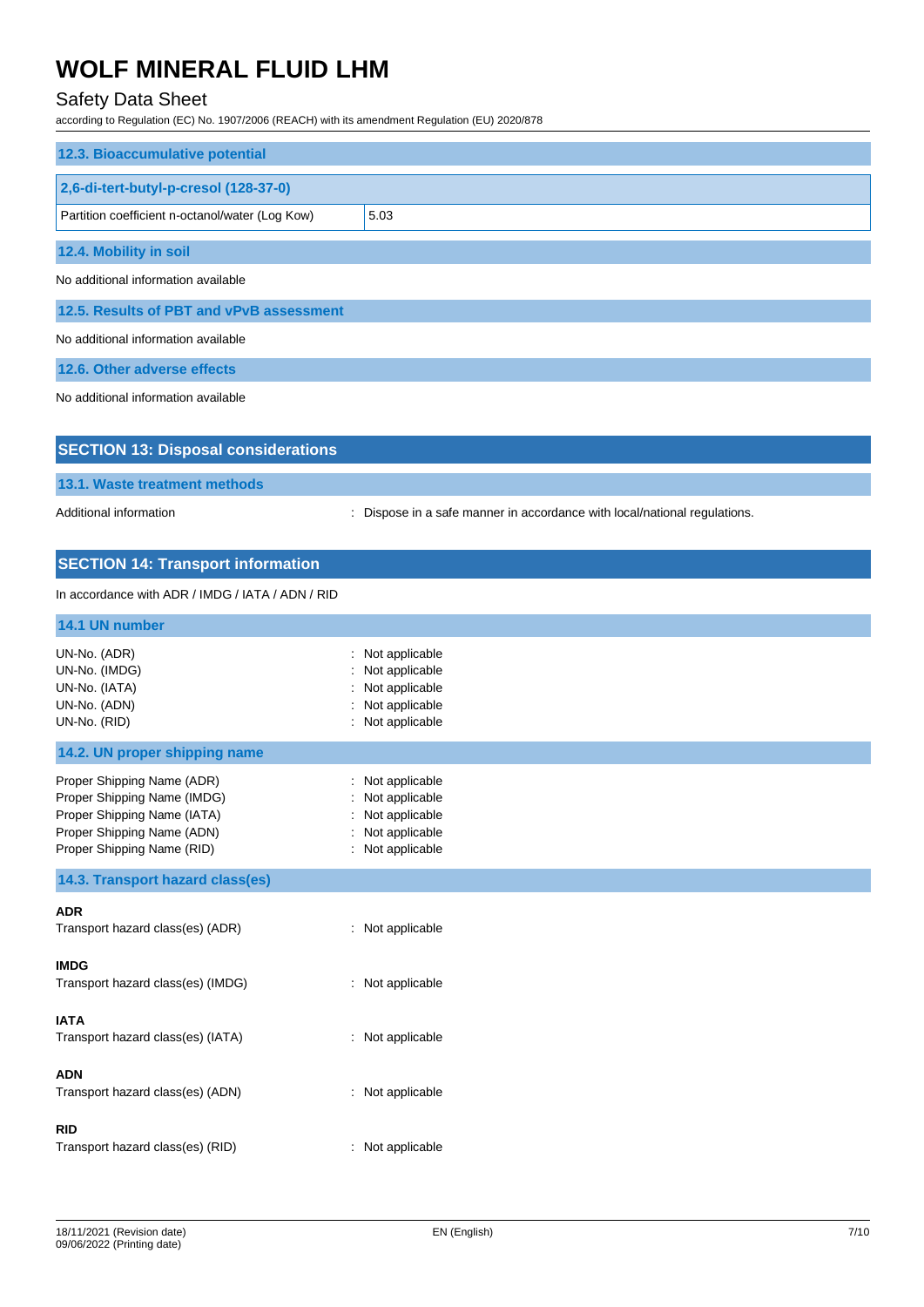### Safety Data Sheet

according to Regulation (EC) No. 1907/2006 (REACH) with its amendment Regulation (EU) 2020/878

| 14.4. Packing group                                                                                               |                                                                                                  |
|-------------------------------------------------------------------------------------------------------------------|--------------------------------------------------------------------------------------------------|
| Packing group (ADR)<br>Packing group (IMDG)<br>Packing group (IATA)<br>Packing group (ADN)<br>Packing group (RID) | : Not applicable<br>: Not applicable<br>: Not applicable<br>: Not applicable<br>: Not applicable |
| <b>14.5. Environmental hazards</b>                                                                                |                                                                                                  |
| Dangerous for the environment<br>Marine pollutant<br>Other information                                            | : No<br>: No<br>: No supplementary information available                                         |
| 14.6. Special precautions for user                                                                                |                                                                                                  |
| <b>Overland transport</b><br>No data available                                                                    |                                                                                                  |
| <b>Transport by sea</b><br>No data available                                                                      |                                                                                                  |

**Air transport** No data available

**Inland waterway transport** No data available

**Rail transport**

No data available

**14.7. Transport in bulk according to Annex II of Marpol and the IBC Code**

Not applicable

### **SECTION 15: Regulatory information**

**15.1. Safety, health and environmental regulations/legislation specific for the substance or mixture**

#### **15.1.1. EU-Regulations**

Contains no REACH substances with Annex XVII restrictions

Contains no substance on the REACH candidate list

Contains no REACH Annex XIV substances

Contains no substance subject to Regulation (EU) No 649/2012 of the European Parliament and of the Council of 4 July 2012 concerning the export and import of hazardous chemicals.

Contains no substance subject to Regulation (EU) No 2019/1021 of the European Parliament and of the Council of 20 June 2019 on persistent organic pollutants

Contains no substance subject to REGULATION (EU) No 1005/2009 OF THE EUROPEAN PARLIAMENT AND OF THE COUNCIL of 16 September 2009 on substances that deplete the ozone layer.

Contains no substance subject to Regulation (EU) 2019/1148 of the European Parliament and of the Council of 20 June 2019 on the marketing and use of explosives precursors.

Contains no substance subject to Regulation (EC) 273/2004 of the European Parliament and of the Council of 11 February 2004 on the manufacture and the placing on market of certain substances used in the illicit manufacture of narcotic drugs and psychotropic substances.

#### **15.1.2. National regulations**

| Germany                                            |                                                                                    |
|----------------------------------------------------|------------------------------------------------------------------------------------|
| Water hazard class (WGK)                           | : WGK 1, Slightly hazardous to water (Classification according to AwSV, Annex 1)   |
| Hazardous Incident Ordinance (12. BImSchV)         | : Is not subject of the Hazardous Incident Ordinance (12. BImSchV)                 |
| <b>Netherlands</b>                                 |                                                                                    |
| SZW-lijst van kankerverwekkende stoffen            | : White Mineral Oil (petroleum), Phenol, isopropylated, phosphate (3:1) are listed |
| SZW-lijst van mutagene stoffen                     | : White Mineral Oil (petroleum), Phenol, isopropylated, phosphate (3:1) are listed |
| SZW-lijst van reprotoxische stoffen – Borstvoeding | : None of the components are listed                                                |
|                                                    |                                                                                    |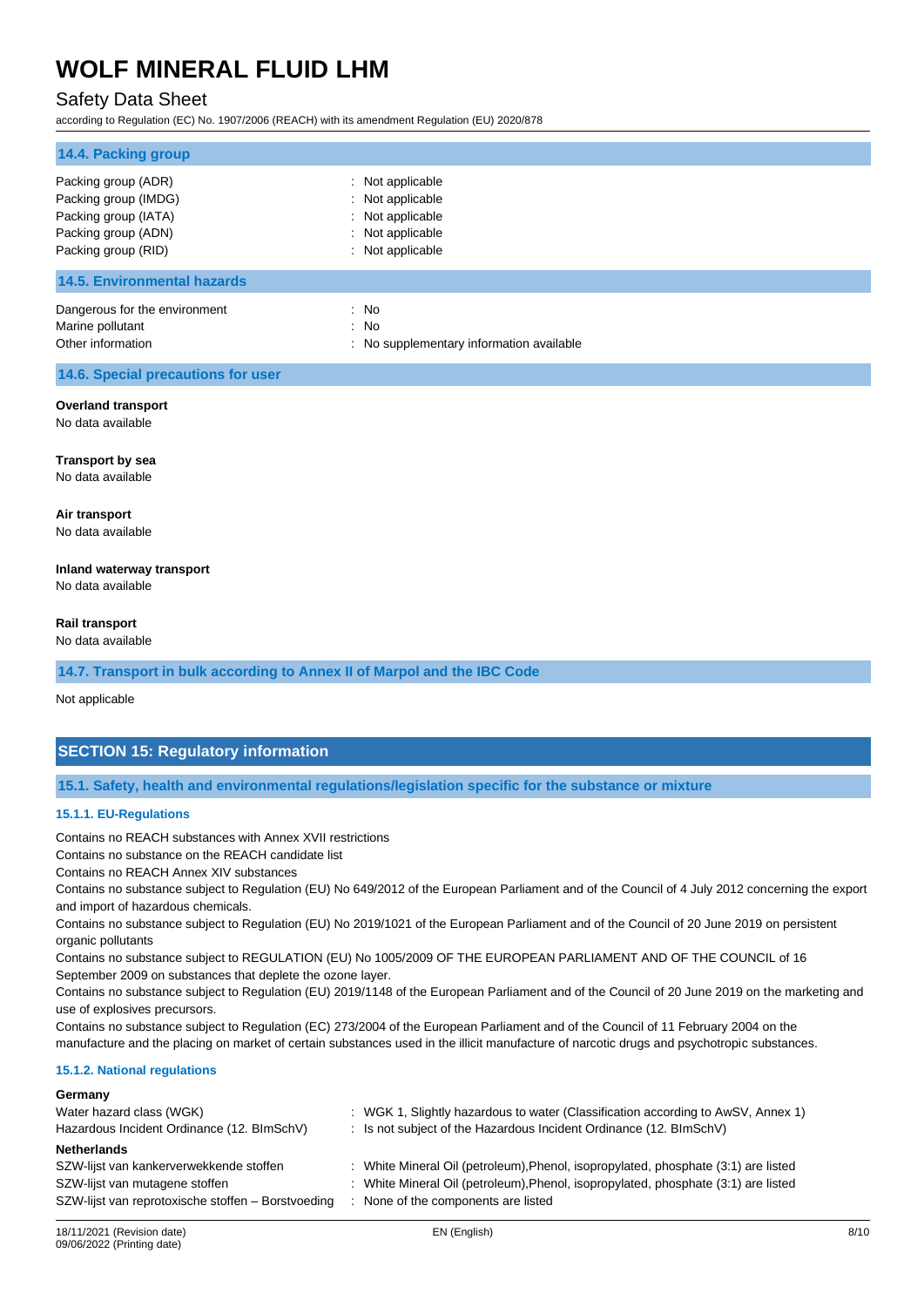## Safety Data Sheet

according to Regulation (EC) No. 1907/2006 (REACH) with its amendment Regulation (EU) 2020/878

| SZW-lijst van reprotoxische stoffen -<br>Vruchtbaarheid | : None of the components are listed                                                                                                                                                    |
|---------------------------------------------------------|----------------------------------------------------------------------------------------------------------------------------------------------------------------------------------------|
| SZW-lijst van reprotoxische stoffen - Ontwikkeling      | : None of the components are listed                                                                                                                                                    |
| <b>Denmark</b>                                          |                                                                                                                                                                                        |
| Danish National Regulations                             | : Young people below the age of 18 years are not allowed to use the product<br>Pregnant/breastfeeding women working with the product must not be in direct contact with<br>the product |
| <b>Switzerland</b><br>Storage class (LK)                | : LK 6.1 - Toxic materials                                                                                                                                                             |

**15.2. Chemical safety assessment**

No additional information available

## **SECTION 16: Other information**

| <b>Indication of changes</b> |                                        |               |                 |  |
|------------------------------|----------------------------------------|---------------|-----------------|--|
| <b>Section</b>               | <b>Changed item</b>                    | <b>Change</b> | <b>Comments</b> |  |
|                              | Supersedes                             | Modified      |                 |  |
|                              | Revision date                          | Modified      |                 |  |
|                              | Comments (on top of composition)       | Added         |                 |  |
| 2.2                          | Precautionary statements (CLP)         | Modified      |                 |  |
| 3                            | Composition/information on ingredients | Modified      |                 |  |
| 7.2                          | Storage temperature                    | Modified      |                 |  |
| 9.1                          | Boiling point                          | Modified      |                 |  |
| 9.1                          | Density                                | Modified      |                 |  |

Other information **in the information** in this SDS was obtained from sources which we believe are reliable. However, the information is provided without any warranty, express or implied, regarding its correctness. The conditions or methods of handling, storage, use or disposal of the product are beyond our control and may be beyond our knowledge. For this and other reasons, we do not assume responsibility and expressly disclaim liability for loss, damage or expense arising out of or in any way connected with the handling, storage, use or disposal of the product. This MSDS was prepared and is to be used only for this product. If the product is used as a component in another product, this MSDS information may not be applicable.

| <b>Full text of H- and EUH-statements:</b> |                                                                                    |  |  |
|--------------------------------------------|------------------------------------------------------------------------------------|--|--|
| Aquatic Acute 1                            | Hazardous to the aquatic environment – Acute Hazard, Category 1                    |  |  |
| Aquatic Chronic 1                          | Hazardous to the aquatic environment – Chronic Hazard, Category 1                  |  |  |
| Aquatic Chronic 2                          | Hazardous to the aquatic environment - Chronic Hazard, Category 2                  |  |  |
| Asp. Tox. 1                                | Aspiration hazard, Category 1                                                      |  |  |
| <b>EUH208</b>                              | Contains Phenol, isopropylated, phosphate (3:1). May produce an allergic reaction. |  |  |
| H304                                       | May be fatal if swallowed and enters airways.                                      |  |  |
| H317                                       | May cause an allergic skin reaction.                                               |  |  |
| H361                                       | Suspected of damaging fertility or the unborn child.                               |  |  |
| H373                                       | May cause damage to organs through prolonged or repeated exposure.                 |  |  |
| H400                                       | Very toxic to aquatic life.                                                        |  |  |
| H410                                       | Very toxic to aquatic life with long lasting effects.                              |  |  |